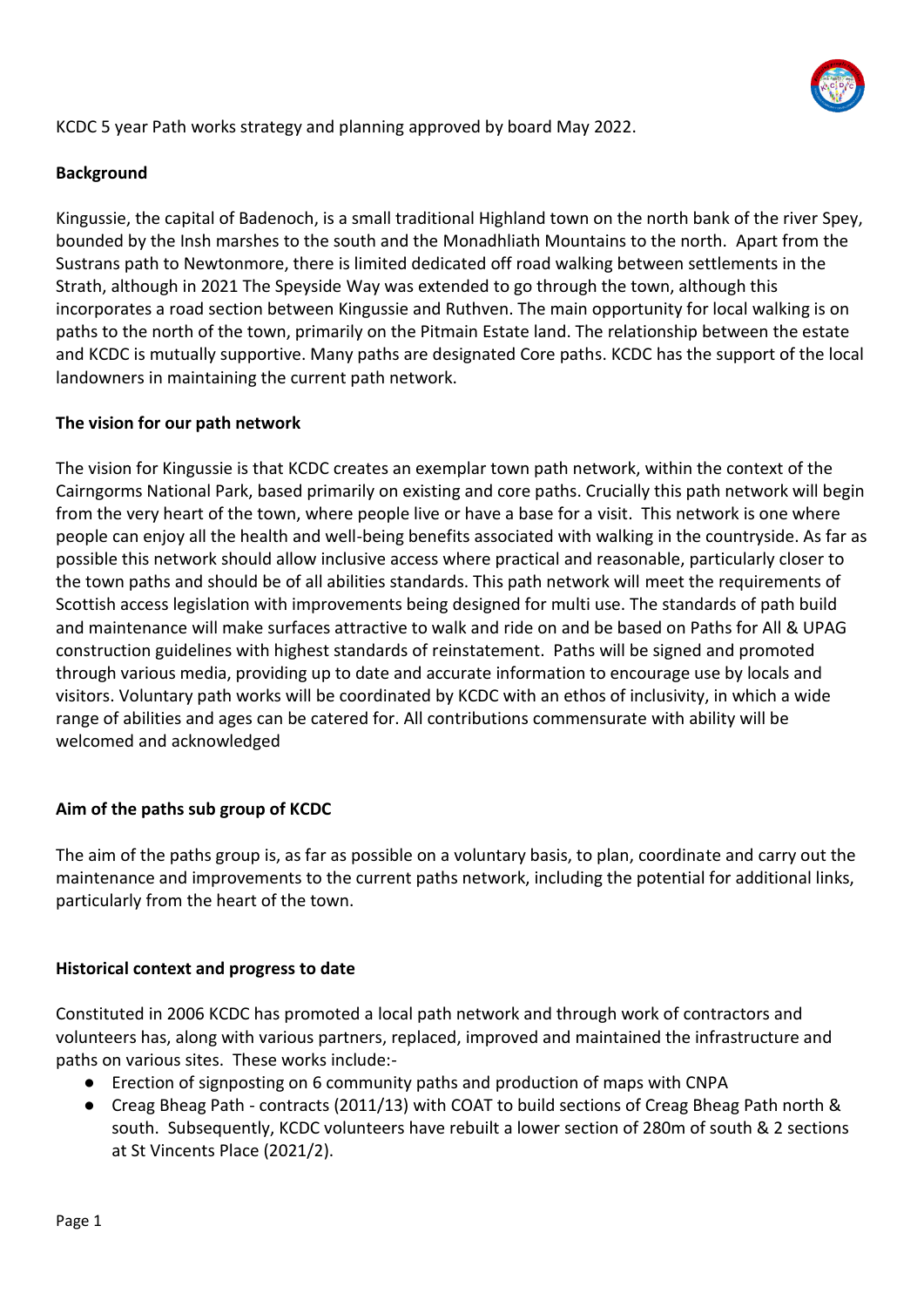

- Golf Course Circular contract (2011) with COAT to build section above golf course, resurfaced sections by caravan site with Community Service, steps & handrail by River Gynack (2019), replaced clubhouse bridge, which was destroyed in 2014 floods (2018)
- Tom Baraidh resurfacing and footbridges with Community Service (2011), 400m paths surfaced by KCDC volunteers (2021)
- Gynack (Mill) Trail- path network built, link to Tom Baraidh (2022)
- Jubilee Walk new section built by local contractor N Reid (2019)
- Curlew Path Strathlynn bridge replaced (2011), realignment  $\omega$  west end of Loch Gynack by Pitmain estate (2015), Allt Gortan Bridge replaced & sections resurfaced (2019)

Partnership funding has been obtained for path works from: KCDC Hydro fund, Cairngorm Trust, Paths for All, Co-op Communities Fund, Tesco Bags for Life, People's Postcode, and Lottery Communities Fund.

#### **Activity, coordination and support**

The work is undertaken on a voluntary basis through the governance of KCDC. This includes the following;

- Carrying out a paths audit and prioritising path works on an annual basis
- Monitoring paths and reacting to specific problems as quickly a practically possible (example fallen tree)
- Management and coordination of volunteer Path works
- Training of volunteers
- Procurement of funds for path works
- Preparation of applications and reports for funders as required ensuring works fit into regional and national strategies. For example: Green Health, active travel, access legislation etc.)
- Oversight of external contracts
- Liaison with landowners (primarily Pitmain Estate) on path works and joint projects
- Maintenance of path building tools and resources
- Provision of information and promotion of paths through: Signage, brochure, trail head boards, website and social media
- Health and safety of activity

Audits

Path audit ( annex A) Signage audit ( annex B) - In Preparation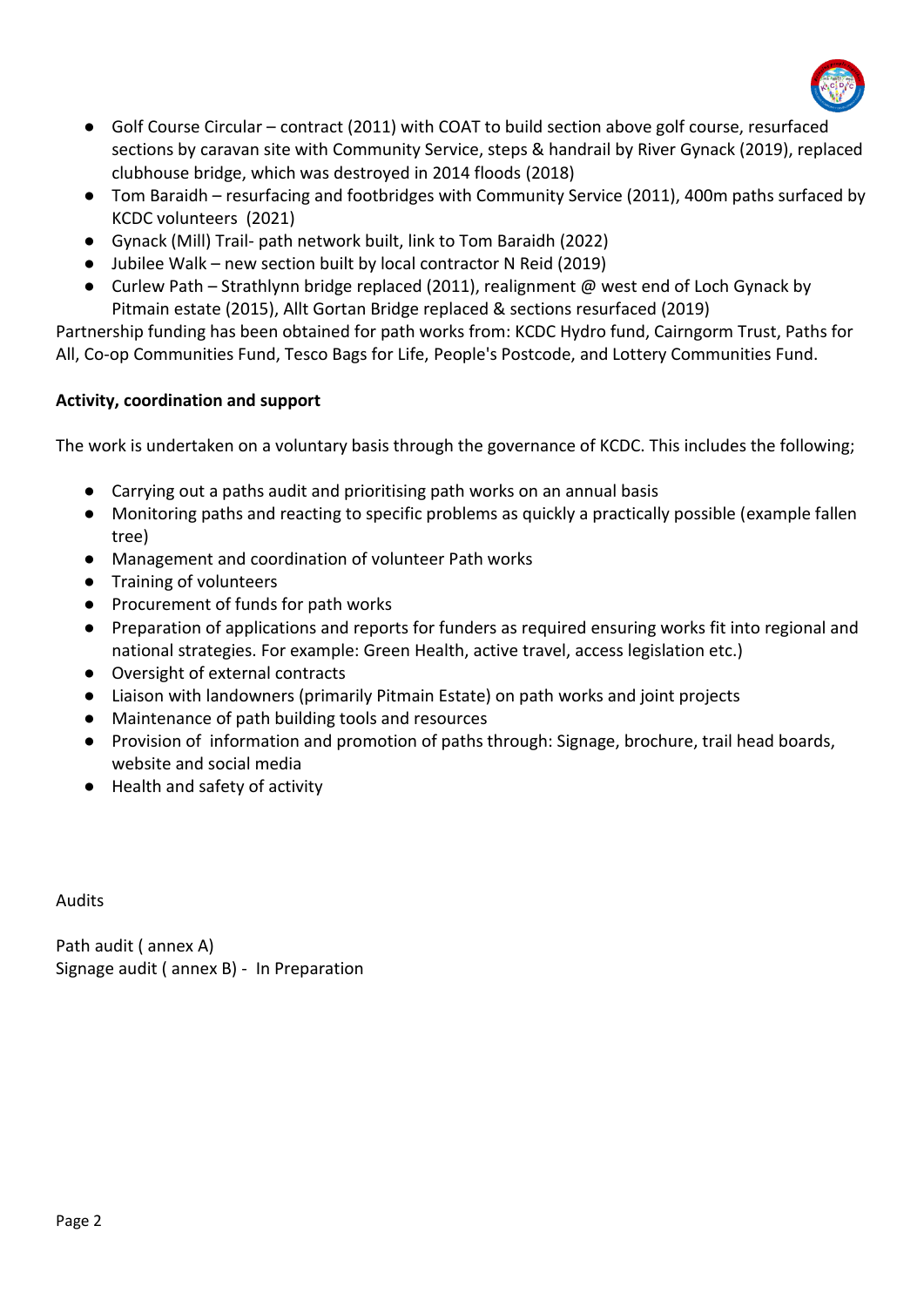

#### **Path Audit** (spring 2022 to be reviewed annually)

The list below is of most paths in the Kingussie area in regular use by the general public. Paths listed include the following (there is considerable crossover):-

- 14 Kingussie Core paths identified by CNPA on Map 17 of [https://cairngorms.co.uk/wp](https://cairngorms.co.uk/wp-content/uploads/2015/06/CorePathsPlanFinal150727.pdf)[content/uploads/2015/06/CorePathsPlanFinal150727.pdf](https://cairngorms.co.uk/wp-content/uploads/2015/06/CorePathsPlanFinal150727.pdf)
- 6 paths listed on the KCDC Cairngorms Paths Kingussie Paths Leaflet
- Many of the alternative routes and regularly used offshoots associated with the above paths
- Potential paths identified to be developed in the next five years



KCDC volunteers work on many of the paths with the agreement of the land owners, but other paths (eg those on the RSPB Insh Marshes reserve) maintained by other organisations, are included to try and give a more complete picture of paths in the area and context to paths maintained by KCDC.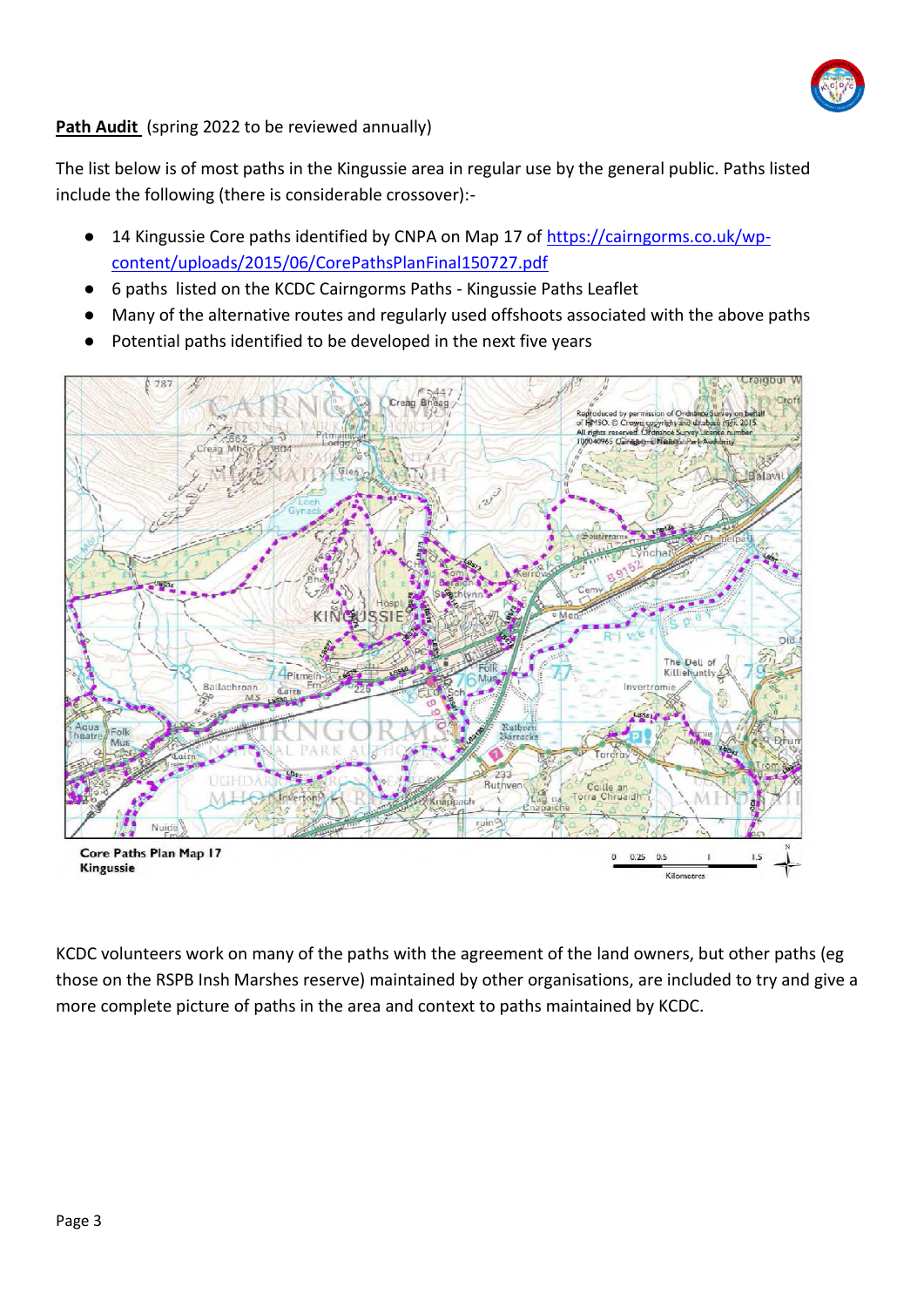

Fuller details (such as previous work, land ownership, location, dimensions etc.) are in the accompanying spreadsheet but a summary of proposed work by KCDC to any path informs its action plan for the next 5 years. General maintenance and minor localised repairs are not included.

Path usage is determined by discussion with regular walkers, and heat maps such as Strava on right.





#### **Creag Bheag map=A**

| <b>Brief description</b>       | Forest track and hill path from Taits Brae over summit of Creag Bheag to |  |  |  |
|--------------------------------|--------------------------------------------------------------------------|--|--|--|
|                                | junction above Loch Gynack                                               |  |  |  |
| <b>Usage (High Low Medium)</b> | H both visitor and local                                                 |  |  |  |
| <b>Work required</b>           | a)South of summit &                                                      |  |  |  |
|                                | b)summit ridge-major erosion on unbuilt sections between previous        |  |  |  |
|                                | work,                                                                    |  |  |  |
|                                | c) small repairs to north side built path                                |  |  |  |
| Priority (1-5 high to low)     | a)3 for lower sections, 2 for higher sections                            |  |  |  |
|                                | b)2                                                                      |  |  |  |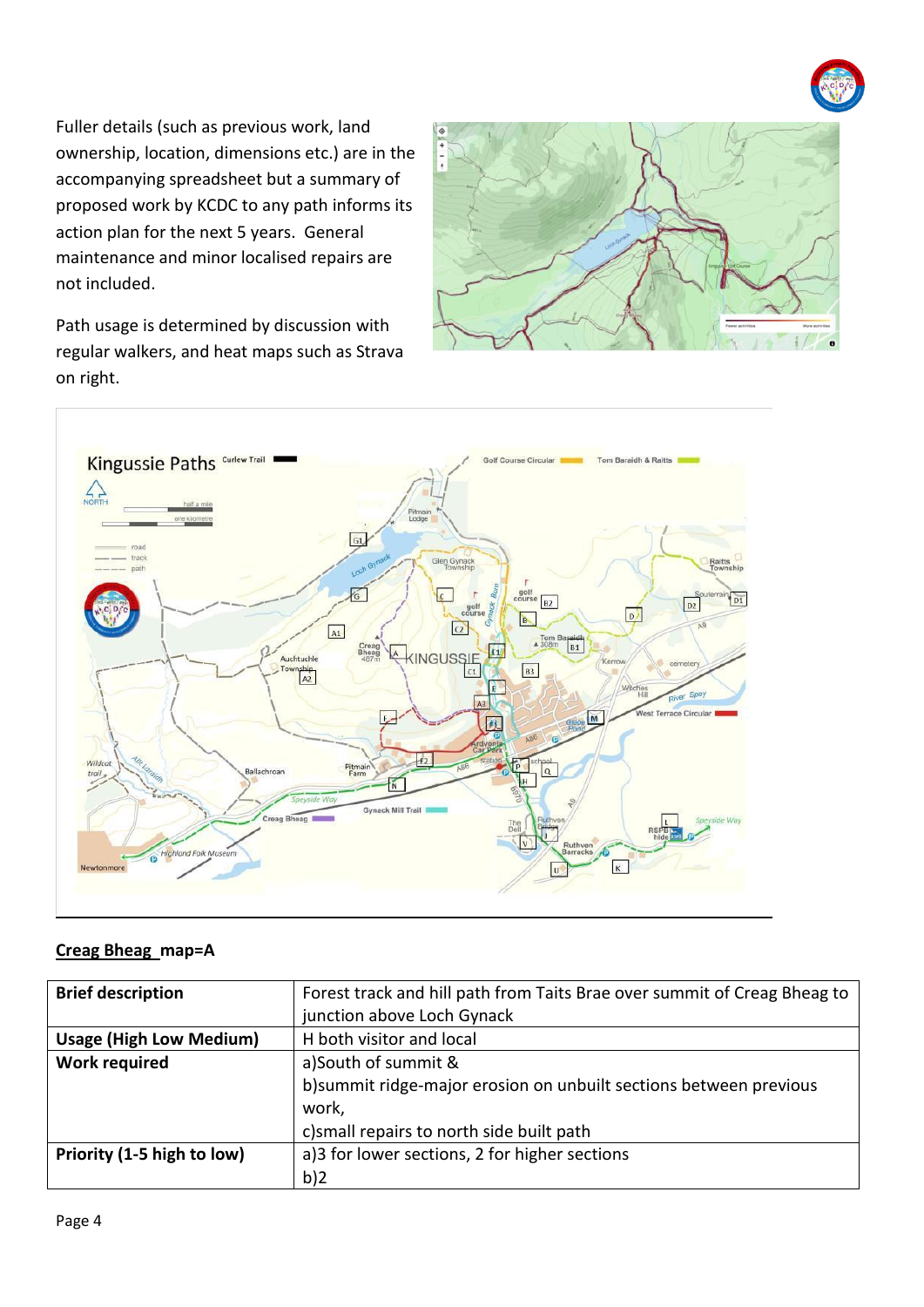

|              | $\sim$ 2                                              |
|--------------|-------------------------------------------------------|
| <b>Notes</b> | Helicopter lift required for materials to summit area |

### *Alternatives/Offshoots associated with Creag Bheag*

| map            | <b>Description</b>                          | <b>Usage</b> | <b>Work Required</b>     | Priority |
|----------------|---------------------------------------------|--------------|--------------------------|----------|
| A1             | Auchtuchle township to summit               | L-M          | Monitoring for spreading |          |
| A <sub>2</sub> | Woodland block on Curlew trail to<br>summit |              | Monitoring for spreading |          |
| A <sub>3</sub> | St Vincents Place to Gynack Road            |              |                          |          |
|                |                                             |              |                          |          |

### **Tom Baraidh Circuit map=B**

| <b>Brief description</b>                                                         | Circular woodland path around internal perimeter of TB with several entry points |  |  |
|----------------------------------------------------------------------------------|----------------------------------------------------------------------------------|--|--|
| <b>Usage (High Low</b><br>Medium)                                                | H both visitor & local, in particular dog walkers                                |  |  |
| <b>Work required</b><br>a) surfacing in gaps between previous work on north side |                                                                                  |  |  |
|                                                                                  | b) surfacing on some entry points                                                |  |  |
|                                                                                  | c) surfacing all remaining circular path                                         |  |  |
| Priority (1-5 high to                                                            | a)3                                                                              |  |  |
| low)                                                                             | b)2                                                                              |  |  |
|                                                                                  | c)4                                                                              |  |  |
| <b>Notes</b>                                                                     | Extensive windblow winter 21/22                                                  |  |  |

## *Alternatives/Offshoots associated with Tom Baraidh Circuit*

| map            | <b>Description</b>             | <b>Usage</b> | <b>Work Required</b> | Priority/notes |
|----------------|--------------------------------|--------------|----------------------|----------------|
| B1             | Radial paths within TB circuit |              | none                 |                |
| <b>B2</b>      | Moorland paths to north        | M            | none                 |                |
| B <sub>3</sub> | Acres Road to TB               | M            | ? surfacing          | 4              |
|                |                                |              |                      |                |

## **Golf Course Circular map=C**

| <b>Brief description</b>          | Low level circuit of road & path from Ardvonie car park via caravan site to Loch<br>Gynack junction around golf course and return by Ardbroilach Road                 |
|-----------------------------------|-----------------------------------------------------------------------------------------------------------------------------------------------------------------------|
| <b>Usage (High Low</b><br>Medium) | н                                                                                                                                                                     |
| <b>Work required</b>              | a) segregated path alongside Gynack Road from Duke of Gordon Hotel to<br>Caravan park<br>b) eroded sections between bench above golf course to Loch Gynack junction - |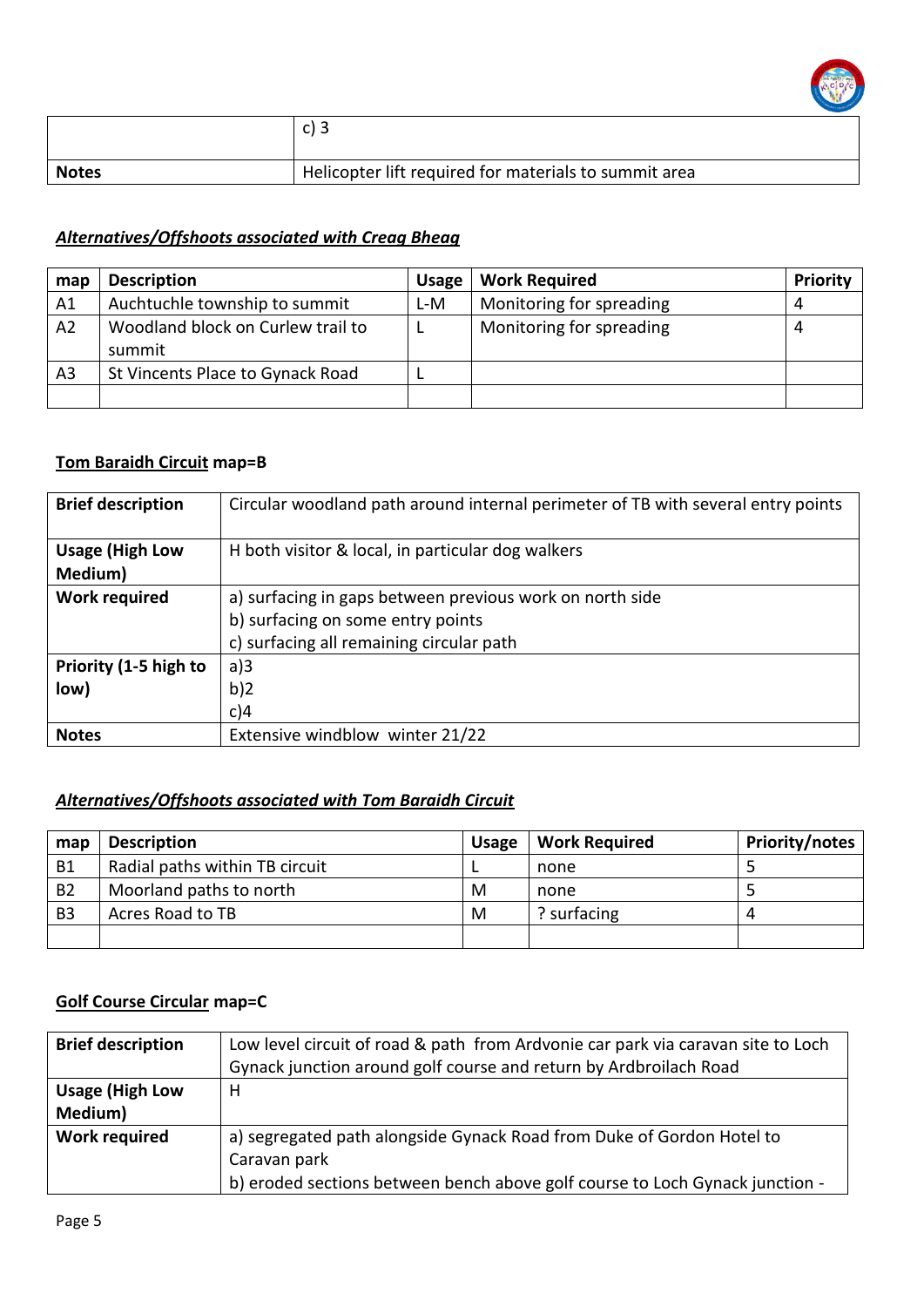

|                       | surfacing                                                                |  |  |  |
|-----------------------|--------------------------------------------------------------------------|--|--|--|
|                       | c) eroded sections between top of golf course and Pitmain road-surfacing |  |  |  |
|                       | d) segregated path between bridge and twin pillarsl                      |  |  |  |
| Priority (1-5 high to | a)1                                                                      |  |  |  |
| low)<br>b)2           |                                                                          |  |  |  |
|                       | $c$ )3                                                                   |  |  |  |
|                       | $d$ )5                                                                   |  |  |  |
| <b>Notes</b>          | Extensive windblow winter 21/22 behind caravan park                      |  |  |  |

#### *Alternatives/Offshoots associated with Golf Course Circular*

| map            | <b>Description</b>                | <b>Usage</b> | <b>Work Required</b>                                               | Priority |
|----------------|-----------------------------------|--------------|--------------------------------------------------------------------|----------|
| C <sub>1</sub> | Paths in Sanatorium woodland      | M/L          | light touch drainage and surfacing                                 | 4        |
|                | from caravan site to top of Taits |              | with locally gained material                                       |          |
|                | <b>Brae</b>                       |              |                                                                    |          |
| C <sub>2</sub> | Crags access from stile           |              | light touch drainage and surfacing<br>with locally gained material | 4        |
|                |                                   |              |                                                                    |          |

#### **Raitts & Lynchat map=D**

| <b>Brief description</b> | From Tom Baraidh woodland through fields, moorland and juniper to<br>archaeological features (derelict township) |  |  |  |
|--------------------------|------------------------------------------------------------------------------------------------------------------|--|--|--|
| <b>Usage (High Low</b>   | M                                                                                                                |  |  |  |
| Medium)                  |                                                                                                                  |  |  |  |
| <b>Work required</b>     | a) definition & surfacing on various sections                                                                    |  |  |  |
|                          | b) replacement of bridge 410m in form start                                                                      |  |  |  |
|                          | c) replacement of stepping stones on Allt Cealgach 857m                                                          |  |  |  |
|                          | d) rerouting/boardwalk/? of wet area passed gate at 1241m                                                        |  |  |  |
| Priority (1-5 high to    | a)3                                                                                                              |  |  |  |
| low)                     | b)2                                                                                                              |  |  |  |
|                          | c) $2$                                                                                                           |  |  |  |
|                          | $d$ ) 2                                                                                                          |  |  |  |
| <b>Notes</b>             |                                                                                                                  |  |  |  |

#### *Alternatives/Offshoots associated with Raitts & Lynchat*

| map            | <b>Description</b>                 | <b>Usage</b> | <b>Work Required</b>                                                       | Priority/notes |
|----------------|------------------------------------|--------------|----------------------------------------------------------------------------|----------------|
| D1             | Township to Souterrain and carpark |              |                                                                            |                |
| D <sub>2</sub> | Return path to Kingussie           | N/A          | Feasibility study of potential<br>routes and discussion with<br>landowners |                |
|                |                                    |              |                                                                            |                |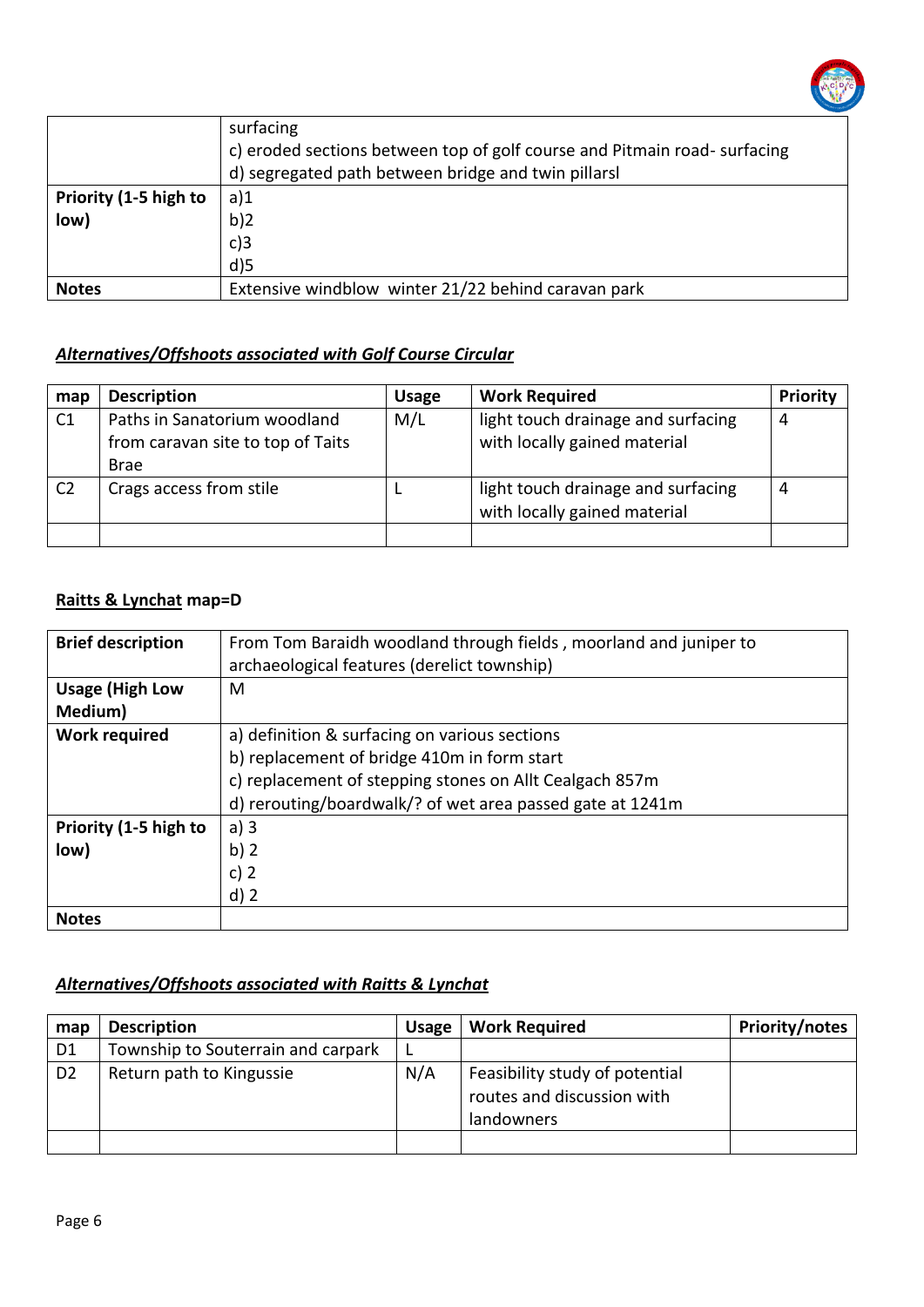

#### **Gynack Woodland (Mill)Trail map=E**

| <b>Brief description</b>          | Hazel woodland path by river Gynack with several entry points onto Ardbroilach<br>and Gynack roads and 2 bridges |
|-----------------------------------|------------------------------------------------------------------------------------------------------------------|
| <b>Usage (High Low</b><br>Medium) | н                                                                                                                |
| <b>Work required</b>              | none                                                                                                             |
| Priority (1-5 high to<br>low)     |                                                                                                                  |
| <b>Notes</b>                      |                                                                                                                  |

#### *Alternatives/Offshoots associated with Gynack Woodland (Mill)Trail*

| map | <b>Description</b>               | Usage | <b>Work Required</b>             | Priority |
|-----|----------------------------------|-------|----------------------------------|----------|
| E1  | Desire line from Hydro bridge to | М     | Lowering gradients and surfacing |          |
|     | Ardbroilach Road                 |       |                                  |          |
|     |                                  |       |                                  |          |

## **West Terrace Circular map=F**

| <b>Brief description</b> | From Ardvonie car park via West Terrace up the side of Sanatorium Woodland<br>to join Creag Bheag path returning by woodland track to Taits Brae, on quiet<br>road without pavements, waymarked path and forest track |
|--------------------------|-----------------------------------------------------------------------------------------------------------------------------------------------------------------------------------------------------------------------|
| <b>Usage (High Low</b>   | M                                                                                                                                                                                                                     |
| Medium)                  |                                                                                                                                                                                                                       |
| <b>Work required</b>     | light touch drainage, definition and surfacing on open hill section to northwest                                                                                                                                      |
|                          | of Sanatorium Woodland                                                                                                                                                                                                |
| Priority (1-5 high to    | 3                                                                                                                                                                                                                     |
| low)                     |                                                                                                                                                                                                                       |
| <b>Notes</b>             |                                                                                                                                                                                                                       |

#### *Alternatives/Offshoots associated with West Terrace Circular*

| map            | <b>Description</b>                   | <b>Usage</b> | <b>Work Required</b>              | Priority |
|----------------|--------------------------------------|--------------|-----------------------------------|----------|
| F1             | Desire line from Ardvonie toilets to | н            | widening, surfacing and reduction |          |
|                | top of steps                         |              | of gradient in top section        |          |
| F <sub>2</sub> | West Terrace to Newtonmore road      |              | definition and drainage           |          |
|                |                                      |              |                                   |          |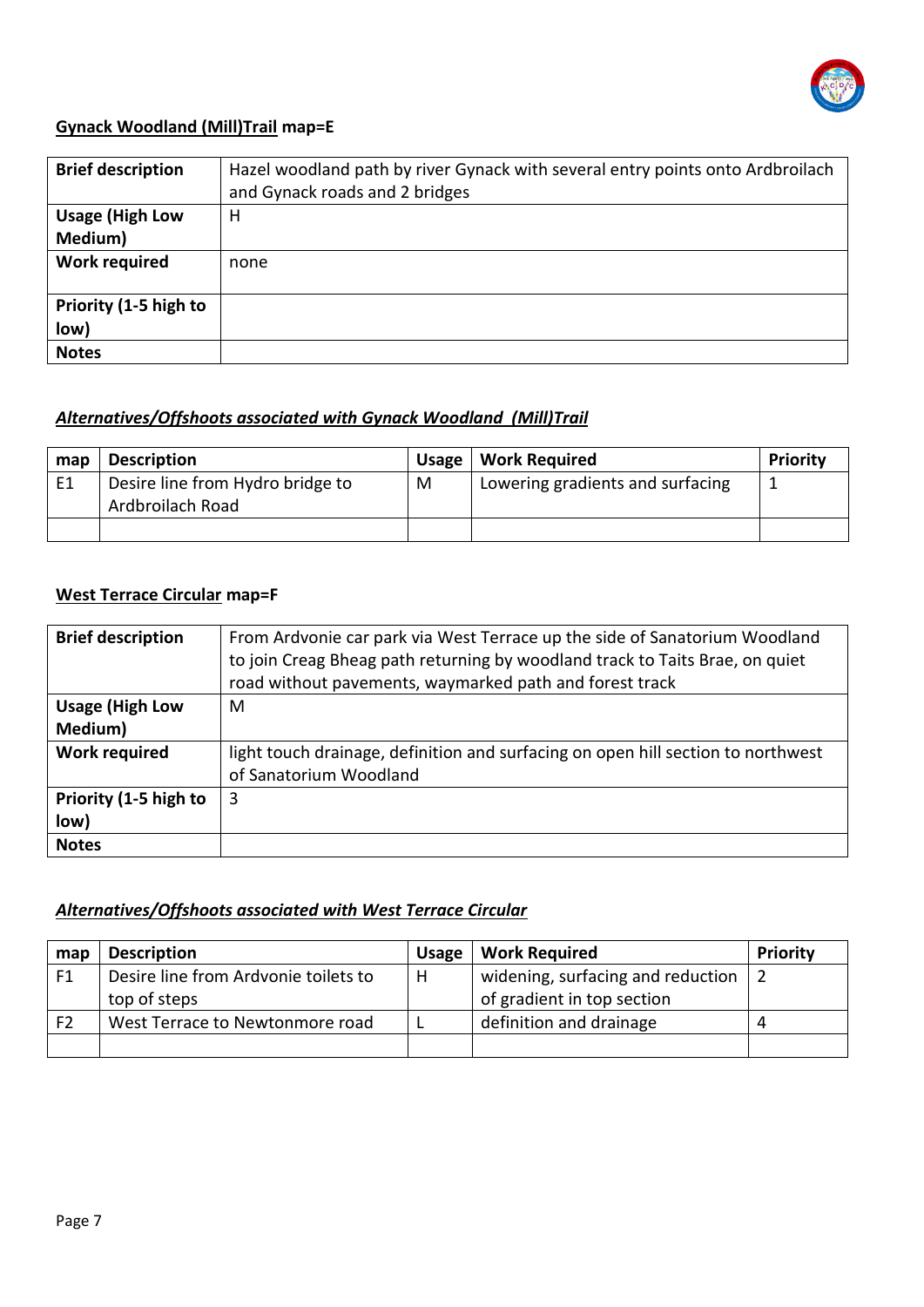

## **Loch Gynack Path (Curlew Trail) map=G**

| <b>Brief description</b>          | Path from four ways junction of golf course circular & Creag Bheag path above<br>Loch Gynack to Newtonmore. Mixture of built paths and estate tracks. |
|-----------------------------------|-------------------------------------------------------------------------------------------------------------------------------------------------------|
| <b>Usage (High Low</b><br>Medium) | M                                                                                                                                                     |
| <b>Work required</b>              | Clearing and deepening of drainage ditches above south end of Loch Gynack                                                                             |
| Priority (1-5 high to<br>low)     | 2                                                                                                                                                     |
| <b>Notes</b>                      |                                                                                                                                                       |

# *Alternatives/Offshoots associated with Loch Gynack Path (Curlew Trail)*

| map            | <b>Description</b>            | Usage   Work Required | <b>Priority</b> |
|----------------|-------------------------------|-----------------------|-----------------|
| G <sub>1</sub> | Track to north of Loch Gynack | Estate managed track  |                 |
|                |                               |                       |                 |

## **Other Paths**

| map          | Path                     | <b>Description</b>  | <b>Usage</b> | <b>Work Required</b>           | Priority       |
|--------------|--------------------------|---------------------|--------------|--------------------------------|----------------|
| H            | Jubilee Way              | Built path from     | H            | none                           | 5              |
|              |                          | school towards Dell |              |                                |                |
| J            | End of JW to Ruthven     | Onroad, Ruthven     | H            | Sustrans/ Cycling Friendly     | $\mathbf{1}$   |
|              | <b>Barracks</b>          | <b>Rd B970</b>      |              | Kingussie reviewing            |                |
| К            | <b>Tromie Tramp</b>      | Mixture of farm     |              | Feasibility study of potential | $\overline{3}$ |
|              |                          | tracks and paths    |              | routes and discussion with     |                |
|              |                          |                     |              | landowners                     |                |
| L            | <b>RSPB Insh Marshes</b> |                     | H            | Maintained by RSPB,            | N/A            |
|              | reserve                  |                     |              | Speyside Way section by        |                |
|              |                          |                     |              | <b>CNPA</b>                    |                |
| M            | Glebe Ponds              | Circular board walk | M/L          | Feasibility Study by Kingussie | N/A            |
|              |                          | and path around     |              | <b>Community Council</b>       |                |
|              |                          | pond                |              |                                |                |
| $\mathsf{N}$ | Kingussie to             |                     | H            | Maintained by BEAR             | N/A            |
|              | Newtonmore               |                     |              | Scotland                       |                |
|              | Sustrans path            |                     |              |                                |                |
| ${\sf P}$    | <b>Spey Access Point</b> |                     |              |                                | N/A            |
| Q            | <b>Spey Meadows</b>      | all ability path    | L            | Development by J               | N/A            |
|              |                          |                     |              | Macpherson & R Ormiston        |                |
| U            | Nuide Farm Ruthven       |                     | N/A          | Feasibility study of potential | $\overline{4}$ |
|              | connection               |                     |              | routes and discussion with     |                |
|              |                          |                     |              | landowners                     |                |
| $\vee$       | The Dell/ Dellmore       | Path loop popular   |              | Path development by            | N/A            |
|              |                          | with dog walkers    |              | <b>Transport Scotland as</b>   |                |
|              |                          |                     |              | compensation for A9            |                |
|              |                          |                     |              | dualling.                      |                |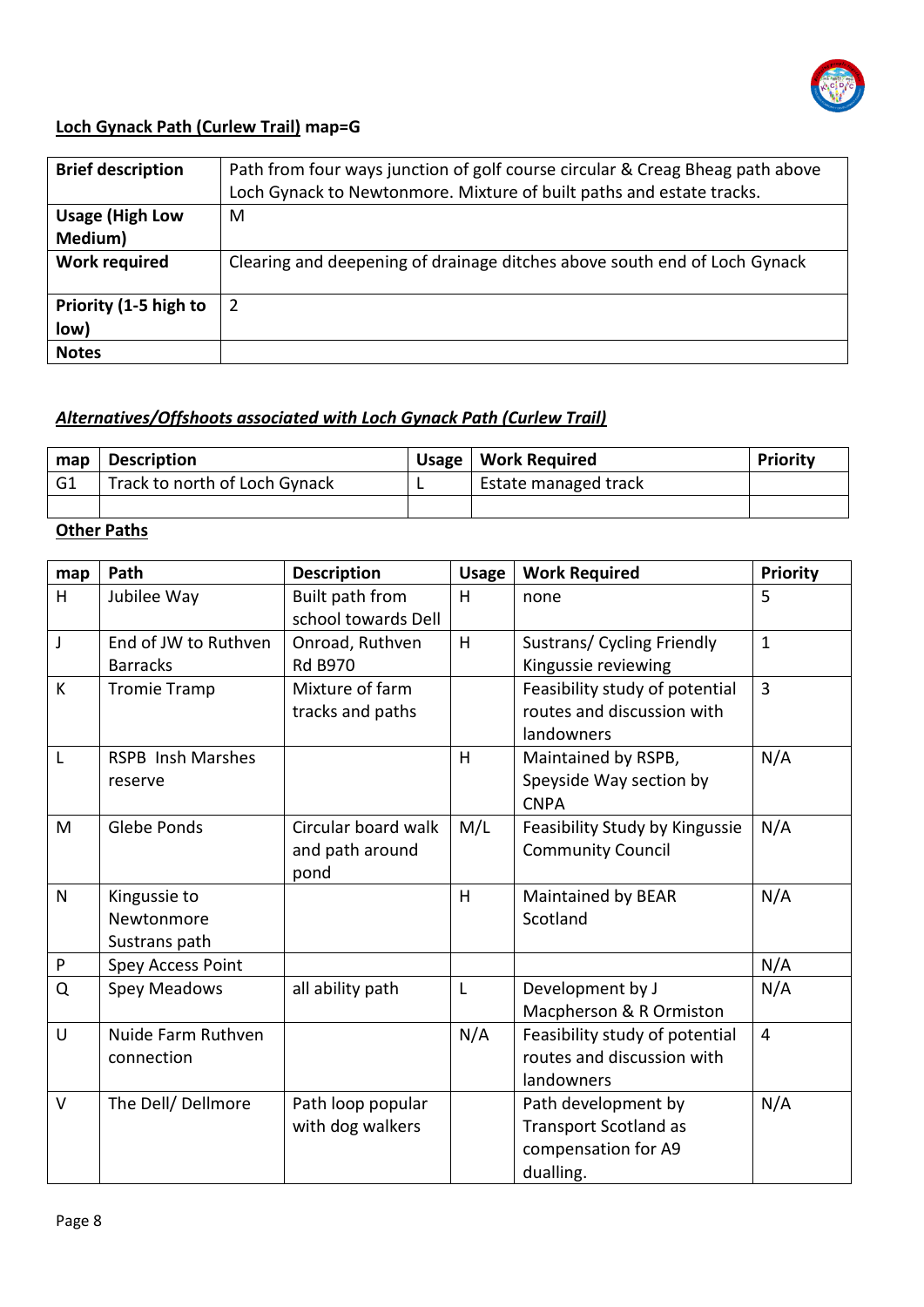

## **5 Year Action Plan for KCDC work on paths**

# High Priority (1 & 2)

| Path                         | Work                       | Materials         | Action                | Cost | Problems    |
|------------------------------|----------------------------|-------------------|-----------------------|------|-------------|
| Creag Bheag Summit           | 20m of pitching and        | Materials not     |                       |      | Requires    |
| ridge & south side           | 100m of laid path          | available locally |                       |      | helicopter  |
| upper section                |                            |                   |                       |      | delivery of |
|                              |                            |                   |                       |      | material    |
| Tom Baraidh entry            | 100m surfacing and         | 20 ton type one   |                       |      |             |
| point from Ardbroilach       | some drainage to           | 5 ton dust        |                       |      |             |
| road                         | improve connection         |                   |                       |      |             |
|                              | with Gynack wood           |                   |                       |      |             |
|                              | paths                      |                   |                       |      |             |
| <b>Golf Course Circular-</b> | 1000m of                   |                   | Feasibility/Cost      |      |             |
| alongside Gynack             | segregated path            |                   | study required        |      |             |
| Road                         |                            |                   |                       |      |             |
| <b>Golf Course Circular-</b> | 200m of surfacing          | 20 ton type one   |                       |      |             |
| between Golf Course          |                            |                   |                       |      |             |
| and new path above           |                            |                   |                       |      |             |
| Loch Gynack                  |                            |                   |                       |      |             |
| Raitts path                  | <b>Bridge</b>              |                   | Requires              |      |             |
|                              | replacement,               |                   | discussion with       |      |             |
|                              | stepping stone             |                   | <b>Balavil estate</b> |      |             |
|                              | replacement, light         |                   |                       |      |             |
|                              | touch alignment,           |                   |                       |      |             |
|                              | 50 <sub>m</sub> section at |                   |                       |      |             |
|                              | 1241m requires             |                   |                       |      |             |
|                              | boardwalk or               |                   |                       |      |             |
|                              | realignment                |                   |                       |      |             |
| Gynack                       | 50m of trod                | 60 ton type one,  | planning              |      |             |
| Woodland/Ardbroilach         | widened &                  | 20 ton dust,      | permission            |      |             |
| Road                         | surfaced, 140m of          | gabion baskets,   | granted April         |      |             |
|                              | new path                   | drainage pipe     | 2022                  |      |             |
|                              | constructed                |                   |                       |      |             |
| West Terrace-above           | 120 m path                 | 10 ton dust       |                       |      |             |
| Ardvonie Park                | widened and                |                   |                       |      |             |
|                              | surfaced with 10m          |                   |                       |      |             |
|                              | rerouted to                |                   |                       |      |             |
|                              | decrease gradient,         |                   |                       |      |             |
|                              | steps resurfaced           |                   |                       |      |             |
| Loch Gynack/Curlew           | 150m section above         | Local sourced     |                       |      |             |
| path                         | west end of Loch           | surfacing         |                       |      |             |
|                              | Gynack require             |                   |                       |      |             |
|                              | ditch clearing and         |                   |                       |      |             |
|                              |                            |                   |                       |      |             |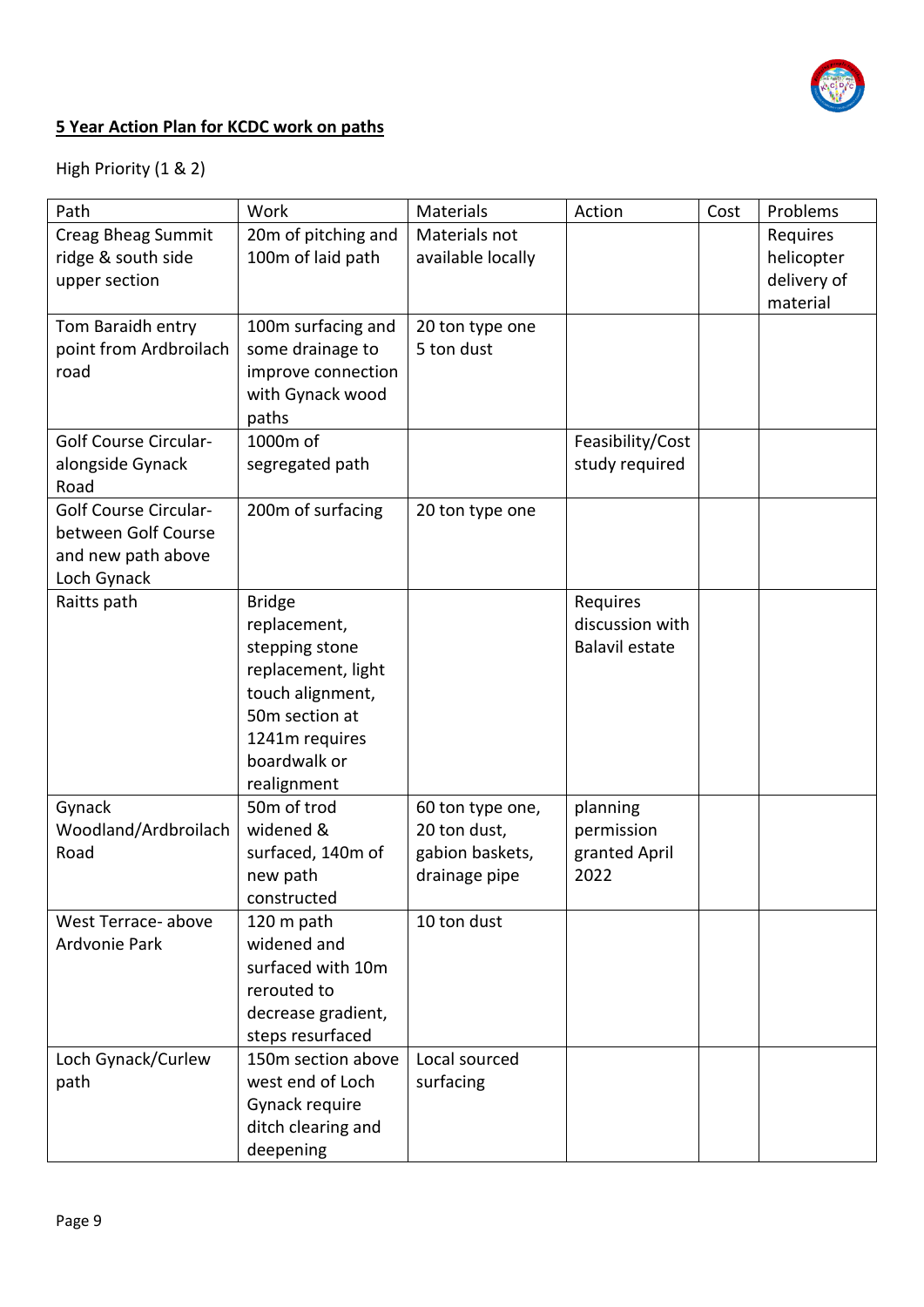

## Medium Priority (3 & 4)

| Path                         | Work                | <b>Materials</b>     | Action           |                  |
|------------------------------|---------------------|----------------------|------------------|------------------|
| Creag Bheag north            | 5m of pitching      | Stone may be         |                  |                  |
| side                         | required in         | available locally    |                  |                  |
|                              | addition to         |                      |                  |                  |
|                              | previous build      |                      |                  |                  |
| Creag Bheag south            | 150 m in-           | Stone and base       |                  |                  |
| side lower sections          | between             | material available   |                  |                  |
|                              | previous work       | locally, 10 ton dust |                  |                  |
|                              | sites requires      | required             |                  |                  |
|                              | building            |                      |                  |                  |
| Creag Bheag routes           | Currently not       | none                 | Fixed point      |                  |
| up from west                 | much more           |                      | photography      |                  |
|                              | than sheep          |                      |                  |                  |
|                              | trods               |                      |                  |                  |
|                              | monitoring to       |                      |                  |                  |
|                              | see if spreading    |                      |                  |                  |
| Tom Baraidh/Acres            | 20 <sub>m</sub> of  |                      |                  |                  |
| road                         | unsurfaced path     |                      |                  |                  |
| <b>Golf Course Circular-</b> | 150 <sub>m</sub> of | 10 ton type one      |                  |                  |
| Golf course to               | surfacing           |                      |                  |                  |
| Pitmain Road                 |                     |                      |                  |                  |
|                              |                     |                      |                  |                  |
| Golf Course Circular -       | 1000m light         | none                 |                  | Currently        |
| Sanatorium                   | touch drainage      |                      |                  | inaccessible due |
| woodland                     | and locally         |                      |                  | to windblow      |
|                              | gained surfacing    |                      |                  |                  |
| <b>Golf Course Circular-</b> | 10m stone path      | Reuse existing       |                  |                  |
| climbing crags access        | destroyed in        | stone                |                  |                  |
| path                         | storms              |                      |                  |                  |
| Raitts path                  | New return          |                      | Feasibility/Cost |                  |
|                              | route to create     |                      | study required   |                  |
|                              | circular path to    |                      |                  |                  |
|                              | Kingussie and       |                      |                  |                  |
|                              | improve link        |                      |                  |                  |
|                              | with Lynchat        |                      |                  |                  |
| West Terrace open            | 500m drainage,      | 5 ton dust           |                  |                  |
| hill section                 | light touch         |                      |                  |                  |
|                              | surfacing           |                      |                  |                  |
| West                         | 250m                |                      |                  |                  |
| Terrace/Newtonmore           |                     |                      |                  |                  |
| Road                         |                     |                      |                  |                  |
| Curlew path into             |                     |                      |                  |                  |